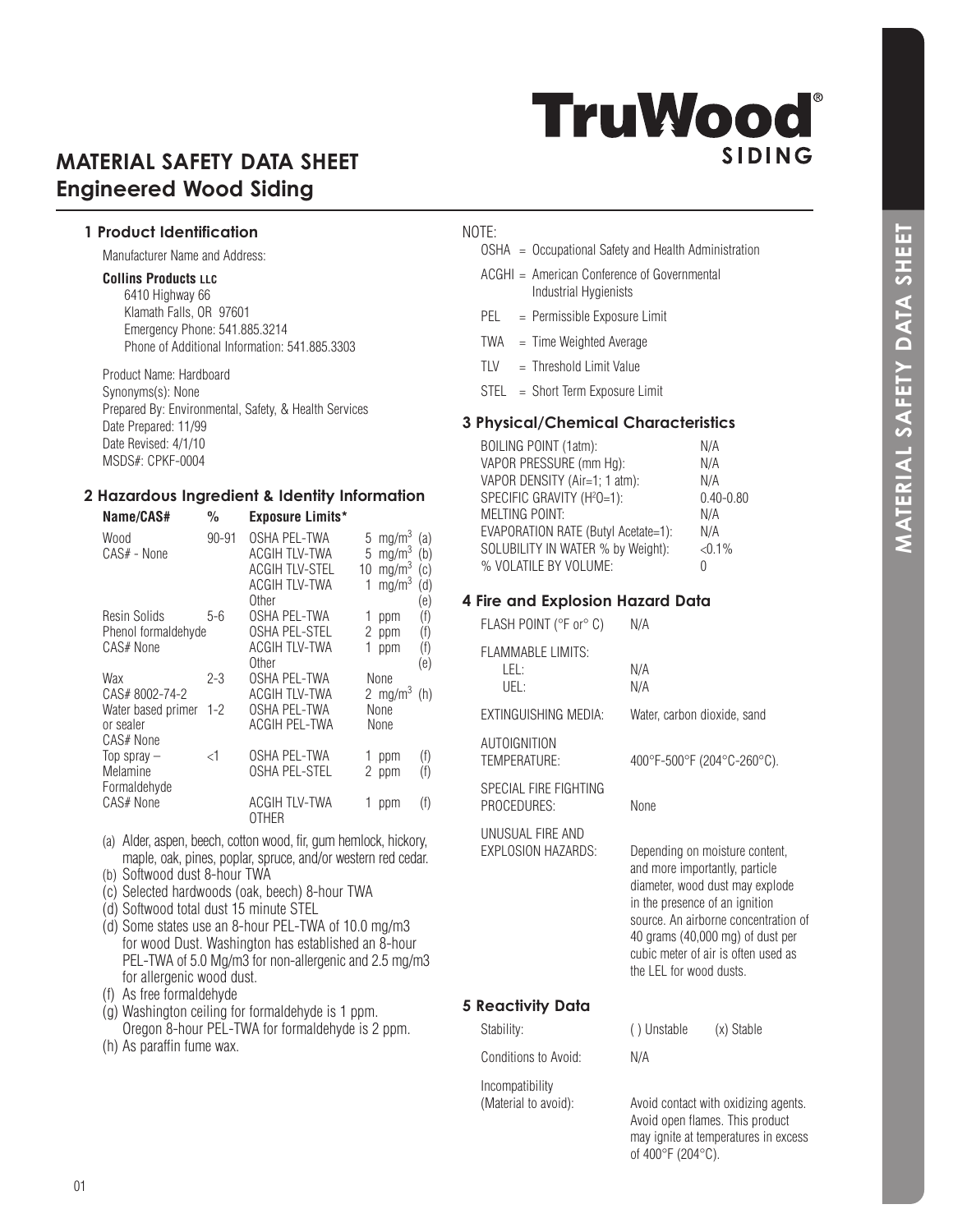# **MSDS: Engineered Wood Siding**

| Hazardous decomposition<br>or by-products:        | aromatic hydrocarbons. | Thermal decomposition products<br>include carbon monoxide, carbon<br>dioxide, aliphatic aldehydes, rosin<br>acids, terpenes, and polycyclic |
|---------------------------------------------------|------------------------|---------------------------------------------------------------------------------------------------------------------------------------------|
| Hazardous Polymerization:<br>Conditions to Avoid: | () May occur<br>N/A    | (x) Will Not Occur                                                                                                                          |

# **6 Precautions for Safe Handling and Use**

#### **Steps to be Taken in Case of Material is Released or Spilled:**

Not applicable for product in purchased form. Wood dust generated from sawing, sanding, drilling, or routing of this product may be vacuumed or shoveled for recovery or disposal. Avoid dusty conditions and provide good ventilation. Use NIOSH/MSHA approved respirator and goggles where ventilation is not possible.

#### **Waste Disposal Method:**

If disposed of or discarded in its purchased form, incineration is preferable. Dry land disposal is acceptable in most states. It is, however, the user's responsibility to determine at the time of disposal whether your product meets RCRA criteria for hazardous waste. Follow applicable federal, state ,and local regulations.

#### **Precautions to be Taken in Handling and Storage:**

No special handling precaution is required. Keep in a cool dry place away from open flames. This product may release small quantities of gaseous formaldehyde in amounts below the health hazard level (0.10 ppm) determined by OSHA. Store in well ventilated, cool, dry place away from open flame.

# **Other Precautions**

A NIOSH/OSHA approved full-face respirator or half-face respirator with chemical goggles must be worn when the formaldehyde and/ or wood dust exposure limits are exceeded. It is recommended that a full-face respirator and half-face respirator have a combination formaldehyde and dust cartridge.

# **7 Health Hazard Data**

# **Primary Health Hazard:**

 $02$ 

The primary health hazard posed by this product are thought to be due to exposure to wood dust or free gaseous formaldehyde.

Primary Rout(s) of Exposure:

- $( )$  Ingestion:
- (x) Skin: Dust
- (x) Inhalation: Dust

# **Acute Health Hazards–Signs and Symptoms of Exposure/**

# **Emergency and First Aid Procedures:**

INGESTION: Not applicable with normal use.

EYE CONTACT: Wood dust may cause mechanical irritation. Treat dust in eye as foreign object. Flush with water to remove dust particle. Get medical help if irritation persists.

SKIN CONTACT: Wood dust may cause allergic contact dermatitis in sensitized individuals. Wood dust may also mechanically irritate the skin and cause erythema and hives.

SKIN ABSORPTION: Not known to occur with normal use.

INHALATION: Wood dust may cause unpleasant deposit/obstruction in the nasal passages, resulting in dryness of nose, dry cough, and headaches.

# **Medical Conditions Generally Aggravated by Exposure:**

Wood dust may aggravate preexisting respiratory conditions or allergies.

# **Chronic Health Hazards:**

The federal Dept. of Housing and Urban Development(HUD) recognizes phenolic panel products as low emitters of formaldehyde and has exempted them from Testing and Certification Requirements of the Manufactured Home Construction and Safety Standard (24 CFR Part 3280).

Wood dust(s), depending on the species(for example iroko, cocobana), may cause dermatitis on prolonged, repetitive contact, and respiratory sensitization after prolonged exposure to elevated dust levels (for example Western Red Cedar). Wood dust has been alleged to cause nasal/paranasal sinus cancer (certain European hardwoods, oak, and beech).

# **Carcinogenicity Listing:**

- (x) National Toxically Program: Formaldehyde, Wood Dust
- (x) IARC Mongraphs: Formaldehyde, Wood Dust
- (x) OSHA Regulated: Formaldehyde

# **8 Control Measures**

# **Personal Protective Equipment:**

RESPIRATORY PROTECTION–Not applicable for product in purchased form. A NOISH/MSHA approved respirator is recommended when allowable exposure limits may be exceeded.

PROTECTIVE GLOVES–Not required. However, cloth, canvas or leather gloves are recommended to minimize mechanical irritation from handling product.

EYE PROTECTION–Not applicable for product in purchased form. Goggles or safety glasses are recommended when machining this product.

OTHER PROTECTIVE CLOTHING OR EQUIPMENT–Not applicable for product in purchased form. Outer garments may be desirable in extremely dusty areas.

WORK/HYGIENE PRACTICES–Follow good hygienic and housekeeping practices. Clean up areas where dust settles to avoid excessive accumulation of this combustible material. Minimize blowdown or other practices that generate high airborne dust concentrations.

# **Ventilation:**

LOCAL EXHAUST–Provide local exhaust as needed so that exposure limits are met.

MECHANICAL (GENERAL)–Provide good ventilation in processing and storage areas as needed so that exposure limits are met.

SPECIAL–Self contained breathing apparatus (SCBA) recommended when fire fighting.

OTHER–N/A